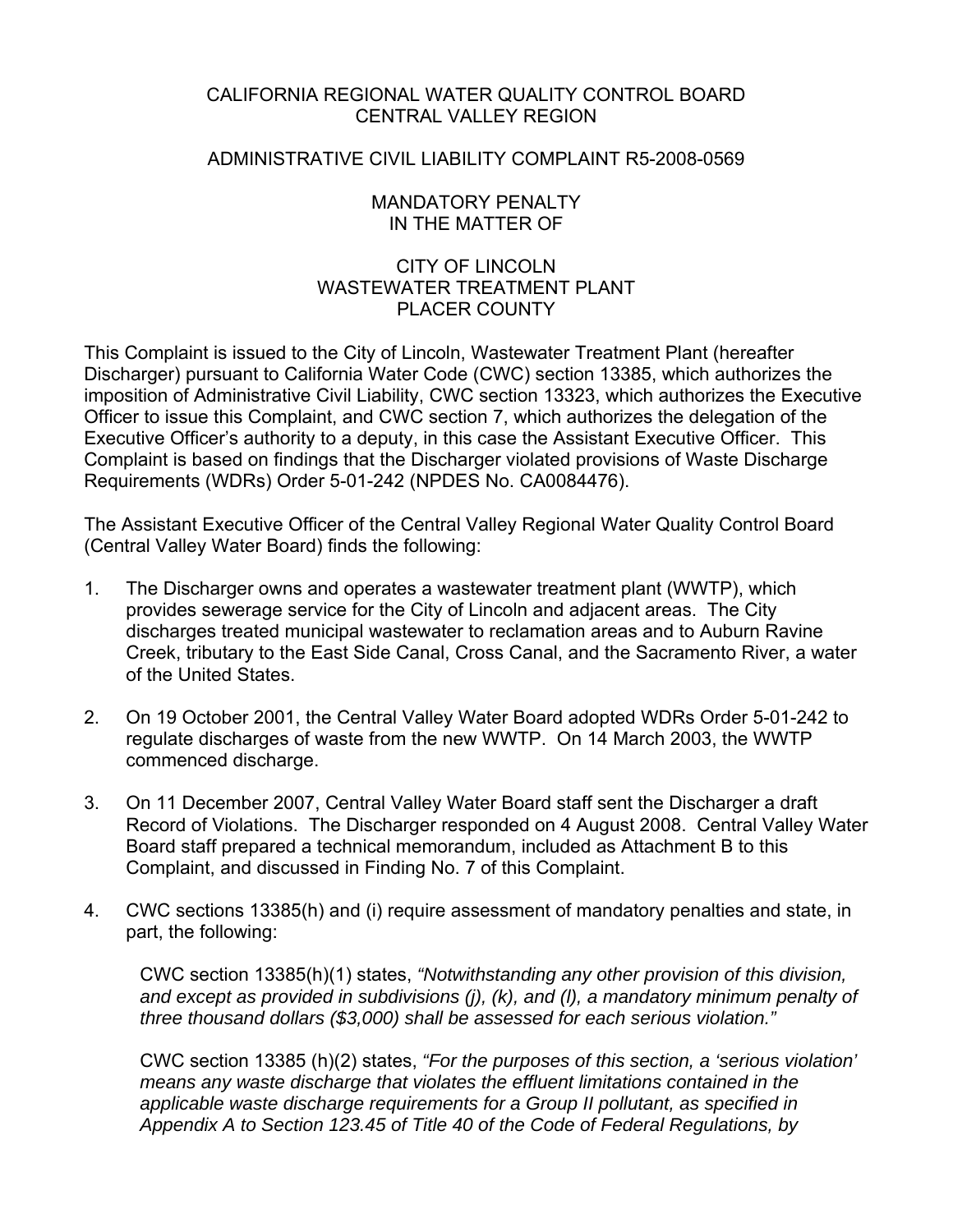*20 percent or more or for a Group I pollutant, as specified in Appendix A to Section 123.45 of Title 40 of the Code of Federal Regulations, by 40 percent or more."*

CWC section 13385(i)(1) states, *"Notwithstanding any other provision of this division, and except as provided in subdivisions (j), (k), and (l), a mandatory minimum penalty of three thousand dollars (\$3,000) shall be assessed for each violation whenever the person does any of the following four or more times in any period of six consecutive months, except that the requirement to assess the mandatory minimum penalty shall not be applicable to the first three violations:*

- *A) Violates a waste discharge requirement effluent limitation.*
- *B) Fails to file a report pursuant to Section 13260.*
- *C) Files an incomplete report pursuant to Section 13260.*
- *D) Violates a toxicity effluent limitation contained in the applicable waste discharge requirements where the waste discharge requirements do not contain pollutantspecific effluent limitations for toxic pollutants."*
- 5. CWC section 13323 states, in part: *"Any executive officer of a regional board may issue a complaint to any person on whom administrative civil liability may be imposed pursuant to this article. The complaint shall* allege *the act or failure to act that constitutes a violation of law, the provision authorizing civil liability to be imposed pursuant to this article, and the proposed civil liability."*
- 6. WDRs Order 5-01-242 Effluent Limitations No. B.1., include, in part, the following effluent limitations: "Equivalent secondary effluent from the WWTP discharged to Auburn Ravine…shall not be discharged during periods when a minimum of 20-to-1 (receiving water-to-effluent) dilution ratio is unavailable and shall not exceed the following limits: "

| Constituents                                                          | Units                                | Monthly<br>Average | Weekly<br>Average | 4-Day<br>Average      | Monthly<br>Median | Daily<br>Maximum | 1-Hour<br>Average |
|-----------------------------------------------------------------------|--------------------------------------|--------------------|-------------------|-----------------------|-------------------|------------------|-------------------|
| <b>Total Suspended Solids</b><br><b>Chlorine Residual</b><br>Aluminum | mg/L<br>mg/L<br>$\mu$ g/L<br>lbs/day | 60                 | 90                | 0.01<br>87            |                   | 120<br>0.02      | 750               |
| Copper                                                                | $\mu$ g/L<br>lbs/day                 |                    |                   | $-4$                  |                   |                  | $-4$              |
| Lead                                                                  | µg/L                                 |                    |                   | $5\overline{)}$<br>-- |                   |                  | 5<br>--           |

<sup>2</sup> Based upon an average dry weather flow of 2.4 MGD. During periods of pond discharge, the mass shall not exceed the amount calculated from a maximum pond pumping rate of 5.6 mgd (concentration x 5.6 mgd x  $\frac{8.34}{5}$ 

For copper, the 4-day average limitation is (e(0.8545[ln(hardness)]-1.702)) and the 1-hour average limitation is  $(e(0.9422[In(hardness)]-1.700))$ 

For lead, the 4-day average limitation is (e(1.273[ln(hardness)]-4.705)) and the 1-hour average limitation is (e(1.273[ln(hardness)]-1.460)).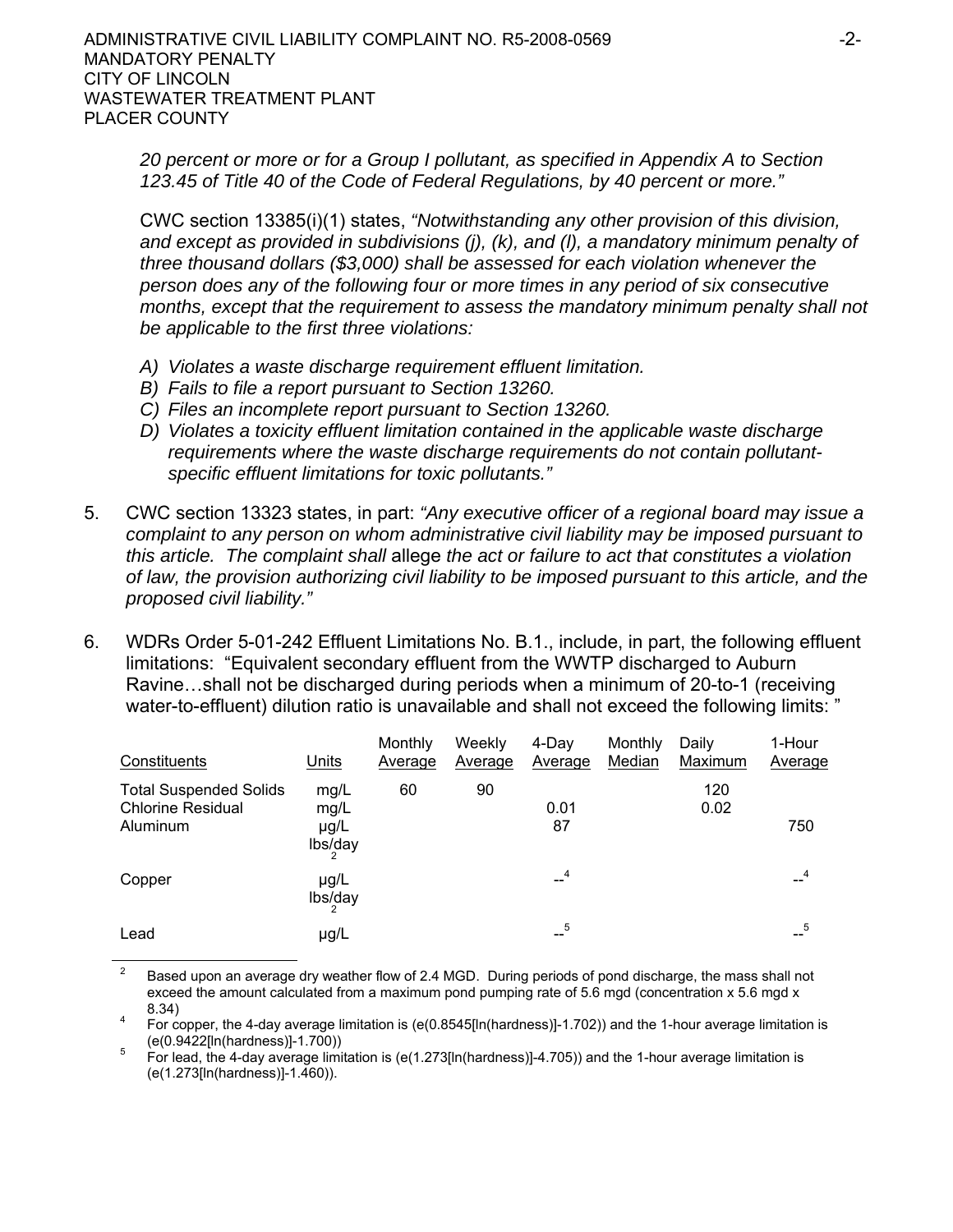- 7. As described in the technical memorandum mentioned in Finding No. 3, Central Valley Water Board staff has made the following adjustments to the draft Record of Violations (all violation numbers reference those contained in the draft Record of Violations).
	- Oil and Grease, Violations 30-32. These violations were deleted because the Discharger documented that the violations resulted from a laboratory error.
	- Aluminum, Violations 2, 19. The Record of Violations incorrectly stated that these were not subject to MMPs because of wet weather flow. However, the mass discharge effluent limitations in WDRs Order 5-01-242 are based upon the flow at the time of the discharge. This reclassification resulted in one additional MMP.
	- Copper, Violation 17. The Record of Violations incorrectly stated that this was not subject to MMPs because of wet weather flow. However, the mass discharge effluent limitations in WDRs Order 5-01-242 are based upon the flow at the time of the discharge. This reclassification resulted in one additional MMP.
	- Total Coliform Organisms, Violations 39-41. These violations were not included in the draft ROV. Nevertheless, the addition of these violations did not result in additional MMPs because they were chronic and were fewer than four violations during the previous 180 day period.
- 8. According to the Discharger's self-monitoring reports, the Discharger committed three (3) serious Group I violations of the above effluent limitations contained in Order 5-01-242 during the period beginning 14 March 2003 and ending 30 April 2008. The violations are defined as serious because measured concentrations of Group I constituents exceeded maximum prescribed levels by more than 40 percent on these occasions. The mandatory minimum penalty for these serious violations is **nine thousand dollars (\$9,000)**.
- 9. According to the Discharger's self-monitoring reports, the Discharger committed twenty (20) serious Group II violations of the above effluent limitations contained in Order 5-01-242 during the period beginning 14 March 2003 and ending 30 April 2008. These violations are defined as serious because measured concentrations of Group II constituents exceeded maximum prescribed levels by more than 20 percent on this occasion. The mandatory minimum penalty for these serious violations is **sixty thousand dollars (\$60,000)**.
- 10. According to the Discharger's self-monitoring reports, the Discharger committed fourteen (14) non-serious violations of the above effluent limitations contained in Order 5-01-242 during the period beginning 14 March 2003 and ending 30 April 2008. Ten (10) of the non-serious violations are subject to mandatory penalties under CWC section 13385(i)(1) because these violations were preceded by three or more similar violations within a sixmonth period. The mandatory minimum penalty for these non-serious violations is **thirty thousand dollars (\$30,000)**.
- 11. The total amount of the mandatory penalties assessed for the cited effluent violations is **ninety-nine thousand dollars (\$99,000).** A detailed list of the cited effluent violations is included in Attachment A, a part of this Complaint.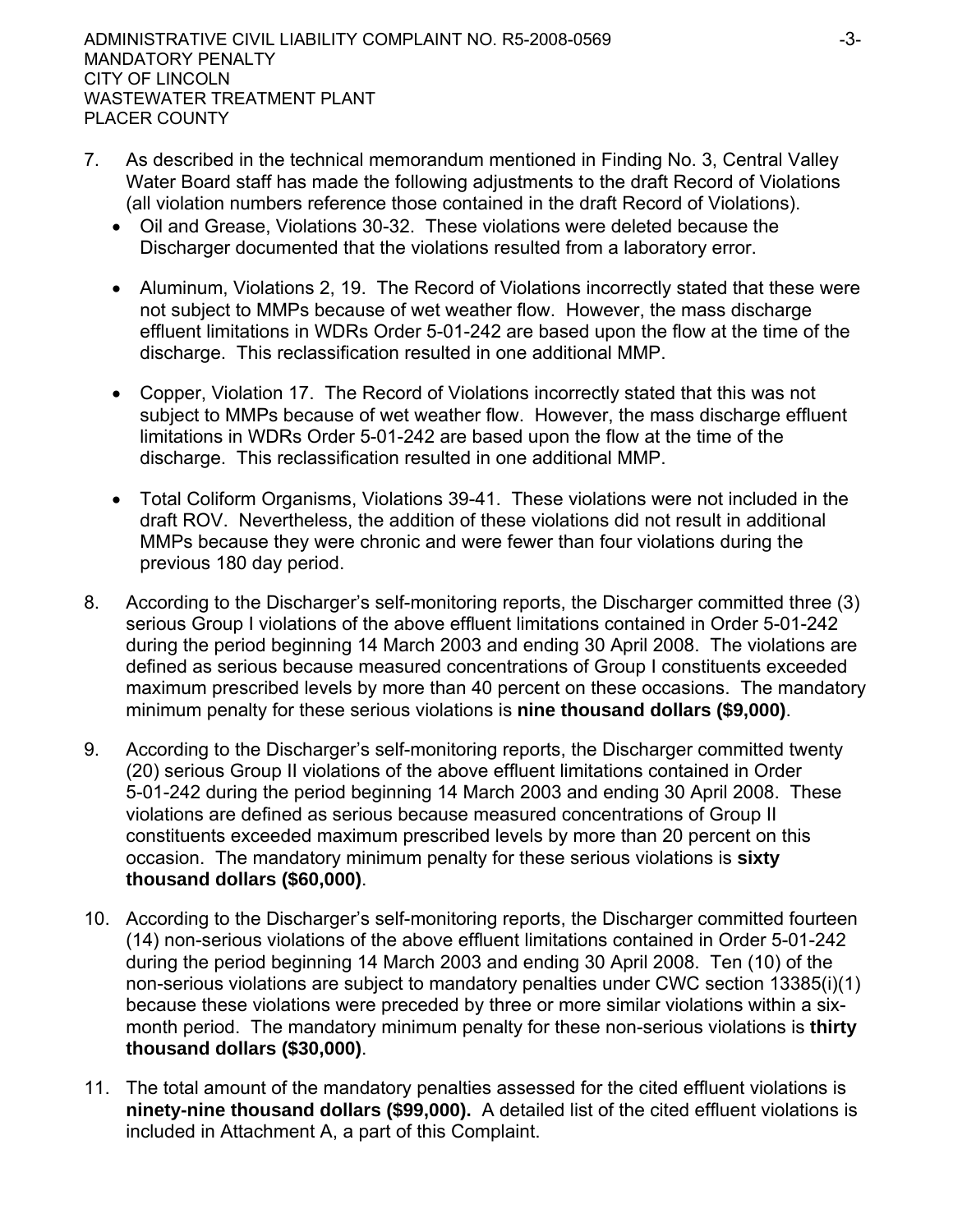Issuance of this Administrative Civil Liability Complaint to enforce CWC Division 7, Chapter 5.5 is exempt from the provisions of the California Environmental Quality Act (Pub. Resources Code section 21000 et seq.), in accordance with California Code of Regulations, title 14, section 15321(a)(2).

# **THE CITY OF LINCOLN WASTEWATER TREATMENT PLANT IS HEREBY GIVEN NOTICE THAT:**

- 1. The Assistant Executive Officer of the Central Valley Water Board proposes that the Discharger be assessed an Administrative Civil Liability in the amount of **ninety-nine thousand dollars (\$99,000)**.
- 2. A hearing on this matter will be held at the Central Valley Water Board meeting scheduled on **4/5 December 2008**, unless the Discharger does either of the following by **17 October 2008**:
	- a) Waives the hearing by completing the attached form (checking off the box next to item #4) and returning it to the Central Valley Water Board, along with payment for the proposed civil liability of **ninety-nine thousand dollars (\$99,000)**; or
	- b) Agrees to enter into settlement discussions with the Central Valley Water Board and requests that any hearing on the matter be delayed by signing the enclosed waiver (checking off the box next to item #5) and returning it to the Central Valley Water Board along with a letter describing the issues to be discussed.
- 3. If a hearing on this matter is held, the Central Valley Water Board will consider whether to affirm, reject, or modify the proposed Administrative Civil Liability, or whether to refer the matter to the Attorney General for recovery of judicial civil liability.

JACK E. DEL CONTE, Assistant Executive Officer

17 September 2008

Attachment A: Record of Violations Attachment B: Technical Memorandum BLH: 09/17/08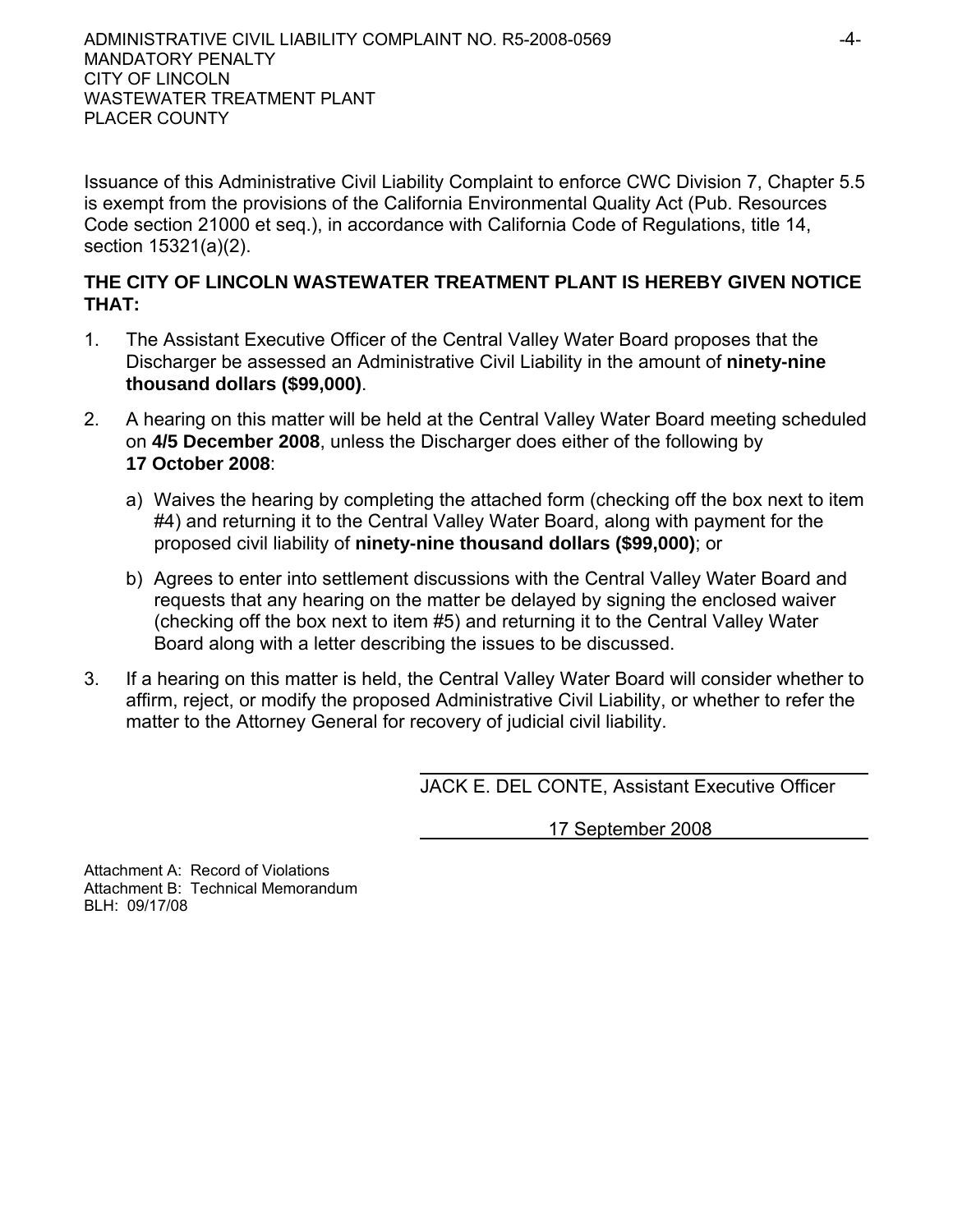#### **WAIVER OF 90-DAY HEARING REQUIREMENT FOR ADMINISTRATIVE CIVIL LIABILITY COMPLAINT**

By signing this waiver, I affirm and acknowledge the following:

- 1. I am duly authorized to represent the City of Lincoln (hereinafter "Discharger") in connection with Administrative Civil Liability Complaint R5-2008-0569 (hereinafter the "Complaint");
- 2. I am informed that California Water Code section 13323, subdivision (b), states that, "a hearing before the regional board shall be conducted within 90 days after the party has been served" with the Complaint;
- 3. I hereby waive any right the Discharger may have to a hearing before the Central Valley Regional Water Quality Control Board (Central Valley Water Board) within ninety (90) days of service of the Complaint; and
- *4.* □ *(Check here if the Discharger will waive the hearing requirement and will pay the fine)* 
	- a. I certify that the Discharger will remit payment for the proposed civil liability in the amount of **ninetynine thousand dollars (\$99,000)** by check, which will contain a reference to "ACL Complaint R5 2008-0569" and will be made payable to the "*State Water Pollution Cleanup and Abatement Account*." Payment must be received by the Central Valley Water Board by **17 October 2008** or this matter will be placed on the Central Valley Water Board's agenda for adoption at the **4/5 December 2008** Central Valley Water Board meeting.
	- b. I understand the payment of the above amount constitutes a settlement of the Complaint, and that any settlement will not become final until after the 30-day public notice and comment period mandated by Federal regulations (40 CFR 123.27) expires. Should the Central Valley Water Board receive new information or comments during this comment period, the Central Valley Water Board's Assistant Executive Officer may withdraw the complaint, return payment, and issue a new complaint. New information or comments include those submitted by personnel of the Central Valley Water Board who are not associated with the enforcement team's issuance of the Complaint.
	- c. I understand that payment of the above amount is not a substitute for compliance with applicable laws and that continuing violations of the type alleged in the Complaint may subject the Discharger to further enforcement, including additional civil liability.

*-or-*

- 5. □ *(Check here if the Discharger will waive the 90-day hearing requirement, but will not pay at the current time. The Central Valley Water Board must receive information from the Discharger indicating a controversy regarding the assessed penalty at the time this waiver is submitted, or the waiver may*  not be accepted.) I certify that the Discharger will promptly engage the Central Valley Water Board staff in discussions to resolve the outstanding violation(s). By checking this box, the Discharger is *not* waiving its right to a hearing on this matter. By checking this box, the Discharger requests that the Central Valley Water Board delay the hearing so that the Discharger and Central Valley Water Board staff can discuss settlement. It remains within the discretion of the Central Valley Water Board to agree to delay the hearing. A hearing on the matter may be held before the Central Valley Water Board if these discussions do not resolve the liability proposed in the Complaint. The Discharger agrees that this hearing may be held after the 90-day period referenced in California Water Code section 13323 has elapsed.
- 6. If a hearing on this matter is held, the Central Valley Water Board will consider whether to issue, reject, or modify the proposed Administrative Civil Liability Order, or whether to refer the matter to the Attorney General for recovery of judicial civil liability. Modification of the proposed Administrative Civil Liability Order may include increasing the dollar amount of the assessed civil liability.

(Print Name and Title)

(Signature)

(Date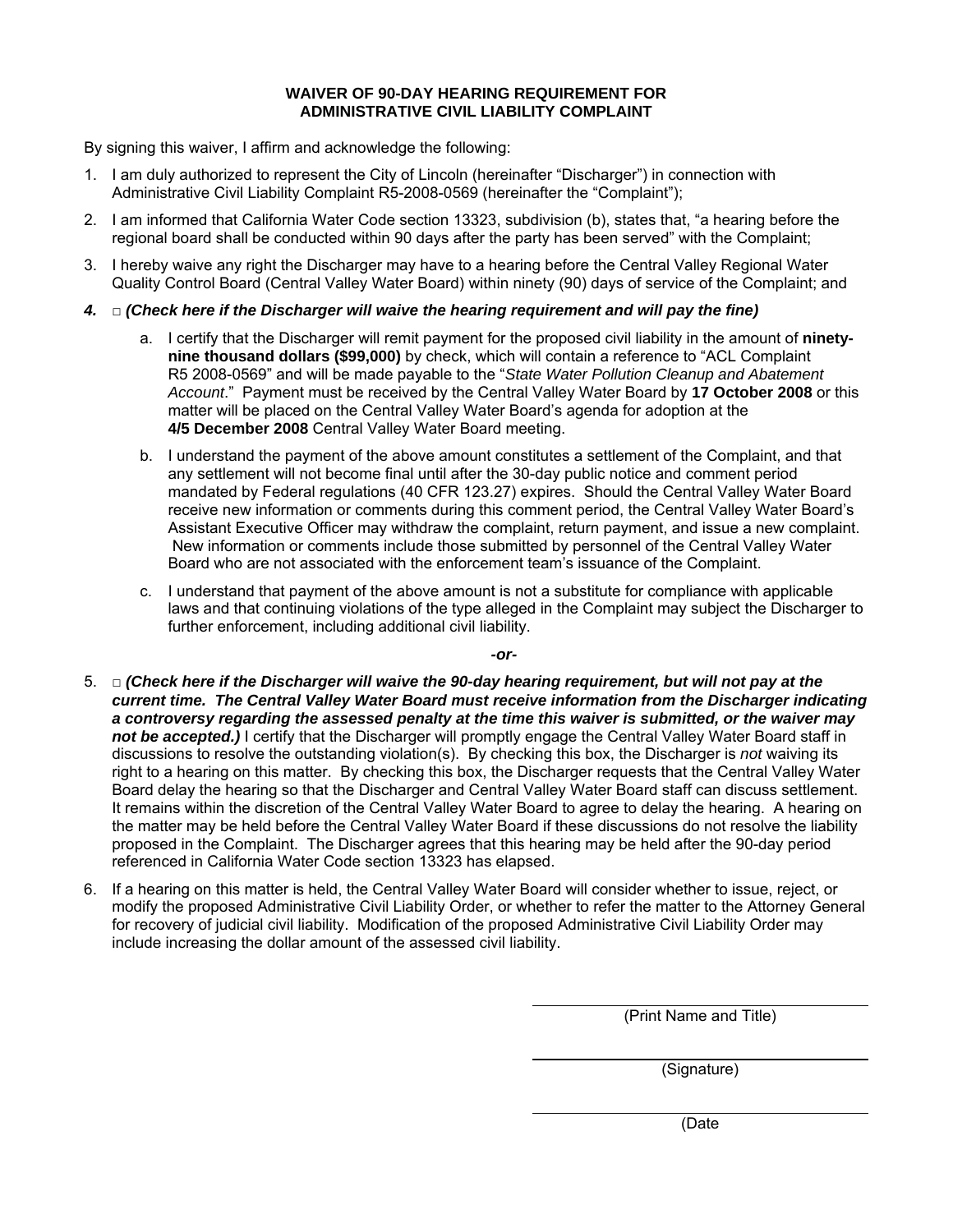### **ATTACHMENT A ADMINISTRATIVE CIVIL LIABILITY COMPLAINT NO. R5-2008-0569 CITY OF LINCOLN Wastewater Treatment Plant**

RECORD OF VIOLATIONS (14 March 2003– 30 April 2008) MANDATORY PENALTIES (Data reported under Monitoring and Reporting Program 5-01-242)

|    | Date         | <b>Violation Type</b>    | <b>Units</b>  |      | Limit Measured | Period Type            | <b>Flow Rate*</b> | <b>Remarks</b>            |
|----|--------------|--------------------------|---------------|------|----------------|------------------------|-------------------|---------------------------|
| 1. | 21-Apr-03    | <b>Chlorine Residual</b> | mg/L          | 0.02 | 2.3            | Daily Maximum          |                   | 2                         |
| 2  | 8-May-03     | Aluminum                 | lbs/day       | 4.1  | 5.3            | 4-Day Average          | 4.335             | 3                         |
| 3  | 8-May-03     | Aluminum                 | µg/L          | 87   | 147            | 4-Day Average          |                   | 1                         |
| 4  | 8-May-03     | Copper                   | µg/L          | 5.2  | 6.4            | 4-Day Average          |                   | $\overline{c}$            |
| 5  | 18-Jul-03    | Copper                   | µg/L          | 2.9  | 3.5            | 1-Hour Average         |                   | $\overline{\mathbf{c}}$   |
| 6  | 19-Jul-03    | Copper                   | µg/L          | 2.9  | 3.4            | 1-Hour Average         |                   | 4                         |
| 7  | 20-Jul-03    | Copper                   | µg/L          | 2.9  | 3.4            | 1-Hour Average         |                   | 4                         |
| 8  | 21-Jul-03    | Copper                   | µg/L          | 2.2  | 3.4            | 4-Day Average          |                   | $\overline{\mathbf{c}}$   |
| 9  | 21-Jul-03    | Copper                   | µg/L          | 2.9  | 3.1            | 1-Hour Average         |                   | 4                         |
| 10 | 18-Aug-03    | Copper                   | µg/L          | 2.5  | 3.2            | 1-Hour Average         |                   | $\overline{\mathbf{c}}$   |
| 11 | 19-Aug-03    | Copper                   | µg/L          | 2.5  | 3.5            | 1-Hour Average         |                   | $\overline{\mathbf{c}}$   |
|    | 12 20-Aug-03 | Copper                   | µg/L          | 2.5  | 3.3            | 1-Hour Average         |                   | $\overline{c}$            |
|    | 13 21-Aug-03 | Copper                   | µg/L          | 1.9  | 3.4            | 4-Day Average          |                   | $\overline{c}$            |
|    | 14 21-Aug-03 | Copper                   | µg/L          | 2.5  | 3.6            | 1-Hour Average         |                   | $\overline{c}$            |
| 15 | 30-Oct-03    | Coliform                 | MPN/100mL     | 23   | 130            | Monthly Median         |                   | 4                         |
|    | 16 22-Jan-04 | Aluminum                 | µg/L          | 87   | 120            | 4-Day Average          |                   | 4                         |
| 17 | 22-Jan-04    | Copper                   | lbs/day       | 0.27 | 0.39           | 4-Day Average          | 2.354             | $\sqrt{2}$                |
|    | 18 22-Jan-04 | Copper                   | $\mu$ g/L     | 5.9  | 7.3            | 4-Day Average          |                   | $\overline{2}$            |
|    | 19 19-Feb-04 | Aluminum                 | lbs/day       | 4.1  | 4.2            | 4-Day Average          | 4.453             | 4                         |
| 20 | 19-Feb-04    | Aluminum                 | µg/L          | 87   | 113            | 4-Day Average          |                   | 4                         |
| 21 | 19-Feb-04    | Copper                   | µg/L          | 5.4  | 6.4            | 4-Day Average          |                   | 4                         |
| 22 | 12-Apr-04    | Copper                   | µg/L          | 6.4  | 7.6            | 1-Hour Average         |                   | 4                         |
| 23 | 15-Apr-04    | Copper                   | µg/L          | 4.6  | 5.7            | 4-Day Average          |                   | $\overline{\mathbf{c}}$   |
|    | 24 21-May-04 | Copper                   | µg/L          | 4.4  | 15             | 1-Hour Average         |                   | $\overline{c}$            |
|    | 25 22-May-04 | Copper                   | µg/L          | 4.4  | $\overline{7}$ | 1-Hour Average         |                   | $\overline{\mathbf{c}}$   |
|    | 26 23-May-04 | Copper                   | µg/L          | 4.4  | 5.6            | 1-Hour Average         |                   | $\overline{c}$            |
|    | 27 24-May-04 | Aluminum                 | µg/L          | 87   | 255            | 4-Day Average          |                   | 1                         |
|    | 28 24-May-04 | Copper                   | µg/L          | 3.2  | 8.9            | 4-Day Average          |                   | 2                         |
|    | 29 24-May-04 | Copper                   | $\mu g/L$     | 4.4  | 8              | 1-Hour Average         |                   | $\overline{\mathbf{c}}$   |
| 30 | $1$ -Jul-04  | Aluminum                 | µg/L          | 87   | 310            | 4-Day Average          |                   | 1                         |
| 31 | $1$ -Jul-04  | Copper                   | µg/L          | 2.5  | 9.4            | 4-Day Average          |                   | $\overline{\mathbf{c}}$   |
| 32 | $1-Jul-04$   | Copper                   | µg/L          | 3.2  | 9.4            | 1-Hour Average         |                   | $\overline{\mathbf{c}}$   |
| 33 | $1$ -Jul-04  | Lead                     | µg/L          | 0.43 | 1.1            | 4-Day Average          |                   | 2                         |
| 34 | $1$ -Jul-04  | <b>TSS</b>               | mg/L          | 60   | 70             | <b>Monthly Average</b> |                   | 4                         |
| 35 | 11-Dec-06    | <b>Total Coliform</b>    | MPN/100mL     | 240  | >1600          | Daily Maximum          |                   | 3                         |
| 36 | 12-Dec-06    | <b>Total Coliform</b>    | MPN/100mL 240 |      | >1600          | Daily Maximum          |                   | $\ensuremath{\mathsf{3}}$ |
| 37 | 16-Jul-07    | <b>Total Coliform</b>    | MPN/100mL 2.2 |      | 8              | 7-day Median           |                   | 3                         |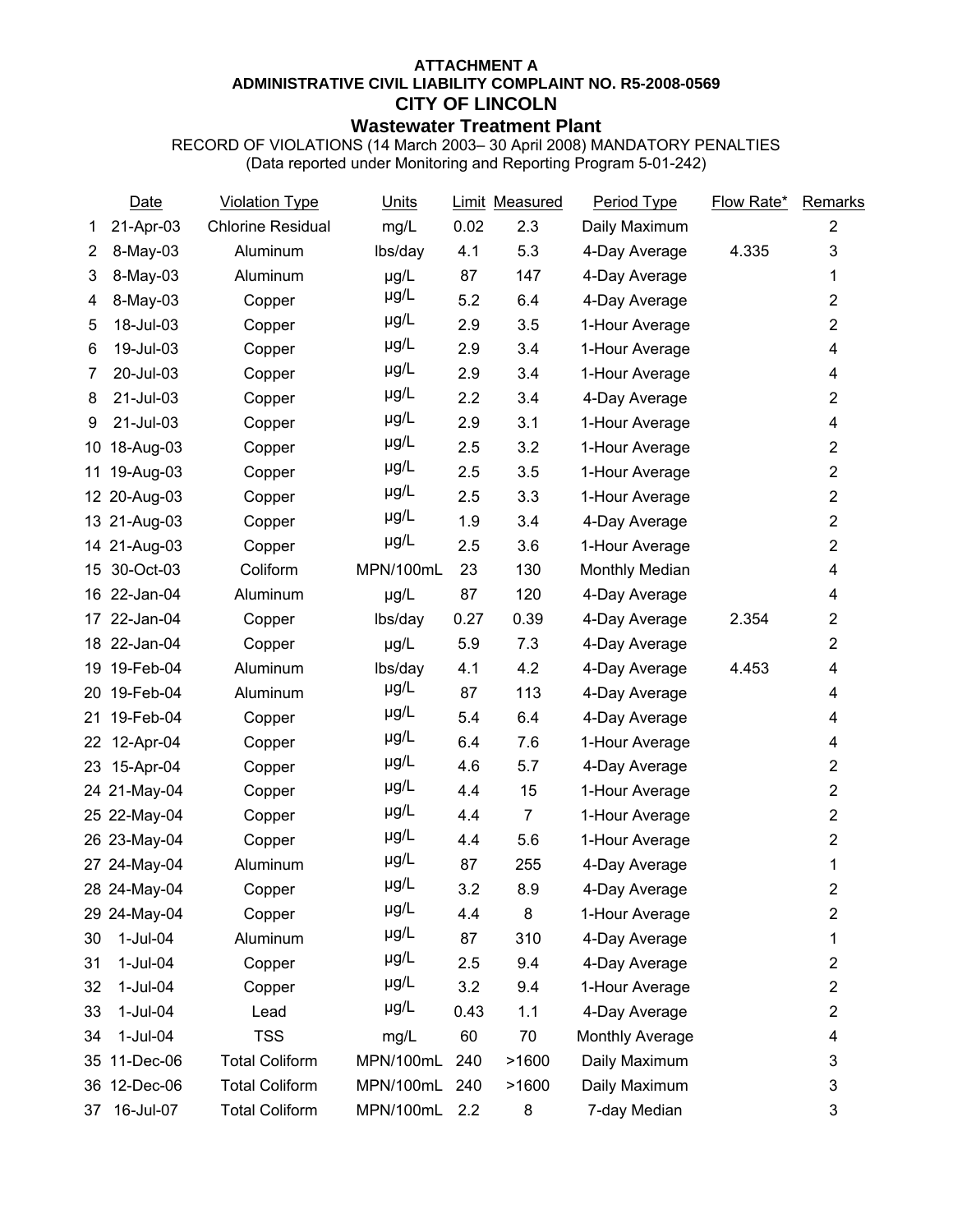#### Remarks:

- 1. Serious Violation: For Group 1 pollutants that exceed the effluent limitation by 40 percent or more.
- 2. Serious Violation: For Group 2 pollutants that exceed the effluent limitation by 20 percent or more.
- 3. Non-serious violations falls within the first three violations in a six-month period, thus is exempt.
- 4. Non-serious violation subject to mandatory penalties.

| <b>VIOLATIONS AS OF:</b>                 | 4/30/2008 |
|------------------------------------------|-----------|
| Group 1 Serious Violations:              | 3         |
| Group 2 Serious Violations:              | 20        |
| Non-Serious Violations, Exempt from MPs: | 4         |
| Non-Serious Violations, Subject to MPs:  | 10        |
| <b>Total Violations Subject to MPs:</b>  | 33        |

#### **Mandatory Minimum Penalty = (23 Serious Violations + 10 non-Serious Violations) × \$3,000 = \$99,000**

\* Arithmetic mean of all 1-day flow rates (in MGD) while discharging to surface waters during limitation period.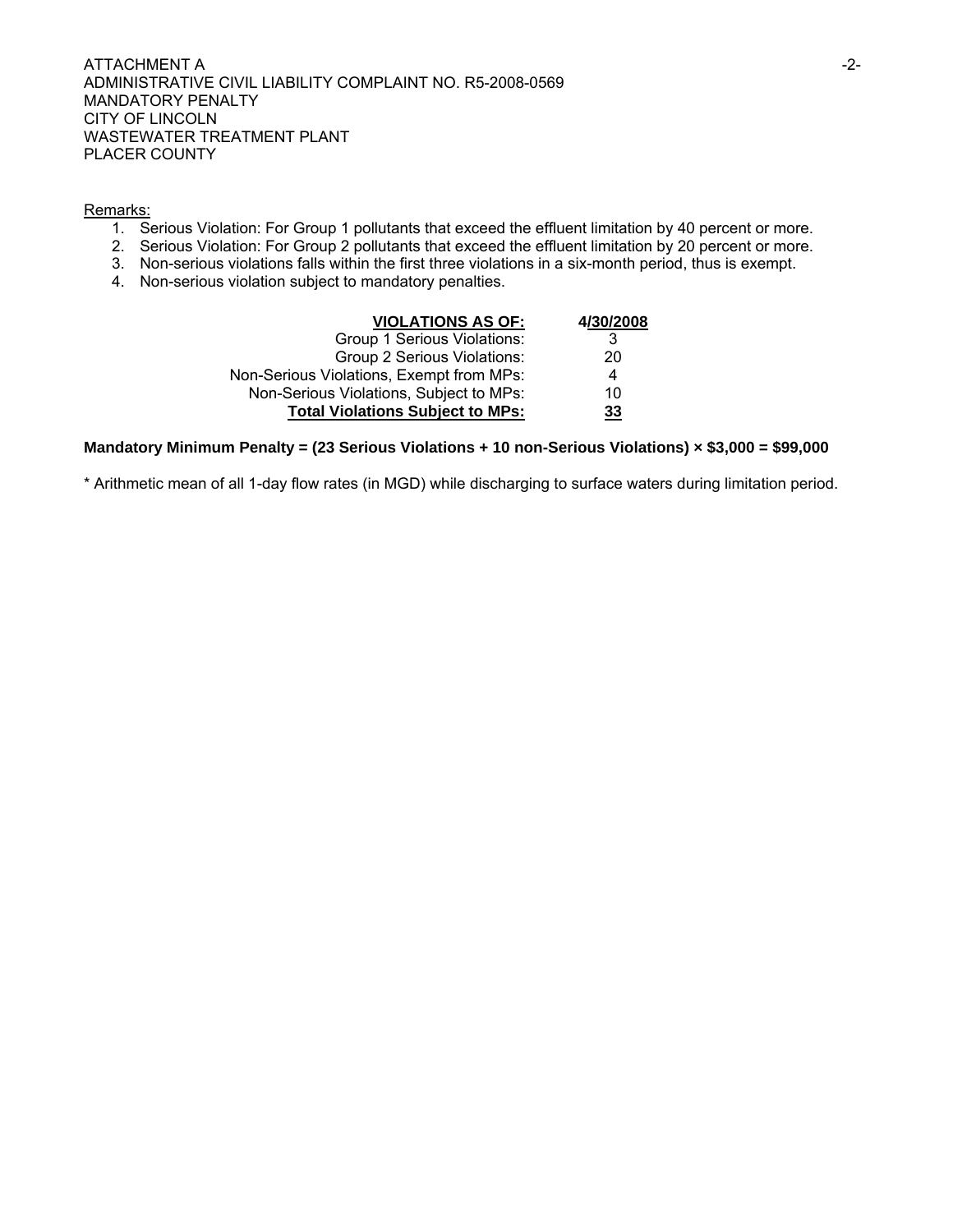

**ATTACHMENT B** 

**California Regional Water Quality Control Board Central Valley Region** 

**Karl E. Longley, ScD, P.E., Chair**



**Arnold Schwarzenegger** *Governor* 

11020 Sun Center Drive #200, Rancho Cordova, California 95670-6114 Phone (916) 464-3291 • FAX (916) 464-4645 http://www.waterboards.ca.gov/centralvalley

**TO:** Patricia Leary, Senior Engineer NPDES Compliance and Enforcement **FROM:** Barry Hilton, WRCE NPDES Compliance and Enforcement

**DATE:** 14 August 2008

SIGNATURE:

**SUBJECT:** CITY OF LINCOLN WASTEWATER TREATMENT PLANT, RESPONSE TO NOV AND ASSESSMENT OF MMPS

On 11 December 2007, Central Valley Water Board staff sent the City of Lincoln (Discharger) a draft Record of Violations (ROV) for the period of 1 January 2000 through 30 September 2007. The Discharger responded by letter dated 4 August 2008. The following discusses the comments and any changes I made to the Record of Violations based on the Discharger's comments. I also extended the ROV through 30 April 2008 and corrected the start date to 14 March 2003, the date the discharge commenced.

# **Oil and Grease**

Violations 30-32. The mass limitation violation, daily maximum, and monthly average violation resulted from a single sample. The Discharger documented that the violations resulted from a laboratory error. I deleted the violations.

# **Aluminum, Copper, and Lead**

Violations 2-29, 34-36. The Discharger requested that the Central Valley Water Board credit the expenditure for the new wastewater treatment plant towards the penalties. To qualify as a small community with financial hardship, the population served must be 10,000 or less. The City of Lincoln would not qualify as a small community with a financial hardship because it has a population greater than 20,000. I retained the violations.

Violation 2, 19. Aluminum. The mass rate limitation is based upon the effluent concentration limitation as a function of a maximum pumping rate of 5.4 mgd. The ROV incorrectly stated that these were exempted from MMPs due to wet weather flow. The discharge rate was calculated in accordance with Effluent Limitations B.1. footnote 2. I changed violation 2 from a 5 to a 3 and violation 19 from a 5 to a 4. These changes resulted in an increase in one violation subject to an MMP.

Violation 17. Copper. The mass rate limitation is based upon the effluent concentration limitation as a function of a maximum pumping rate of 5.4 mgd. The ROV incorrectly stated that these were exempted from MMPs due to wet weather flow. The discharge rate was

# *California Environmental Protection Agency*

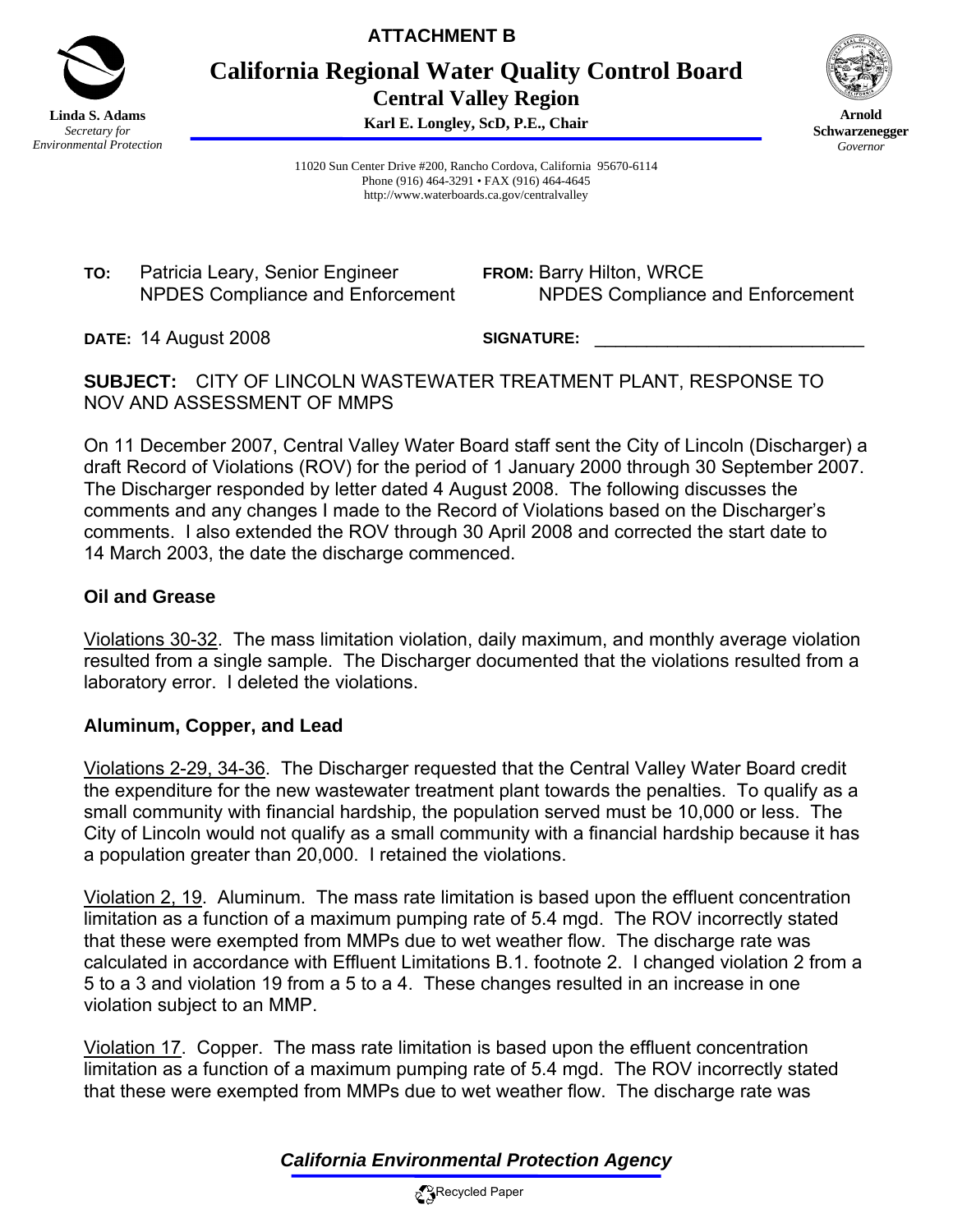### ATTACHMENT B 14 August 2008 PATRICIA LEARY

calculated in accordance with Effluent Limitations B.1. footnote 2. This resulted in an increase in one MMP.

# **Flow**

Violation 38. The Discharger correctly stated that WDRs Order 5-01-242 does not contain an effluent flow limitation. I deleted the violation.

# **Additional Violations**

Violations 39-41. These were total coliform violations not included in the ROV. These did not result in additional MMPs because these were non-serious violations and were fewer than 4 within a 180 day period. I added the violations.

### **Summary**

The total number of Group 1 violations is reduced from 5 to 3.

The total number of Group 2 violations is increased from 19 to 20.

The total number of non-serious violations is 14; 10 are subject to MMPs.

The ACL remains at \$99,000.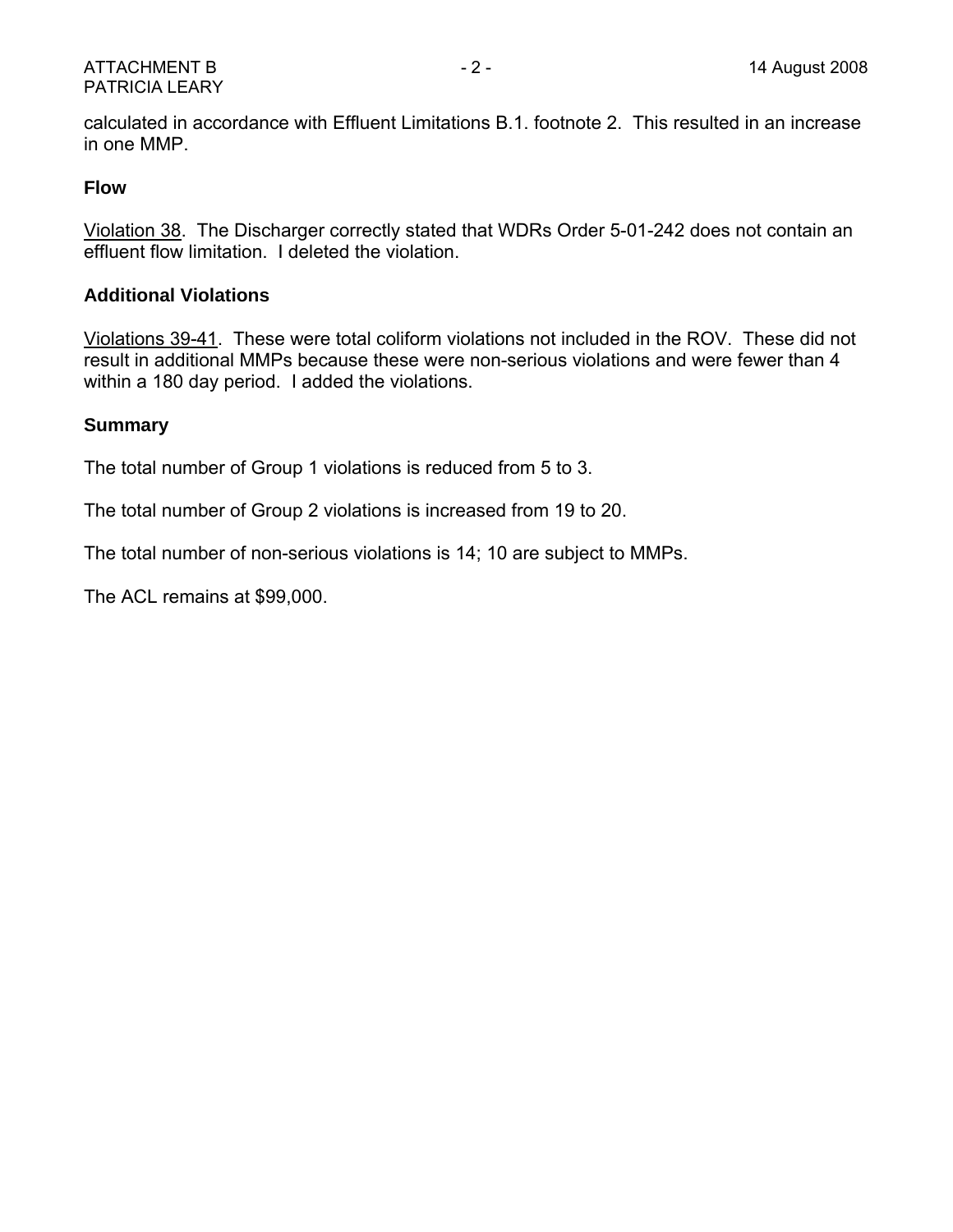# **CITY OF LINCOLN Wastewater Treatment Plant**

RECORD OF VIOLATIONS (14 March 2003<del>1 January 2000</del> – 30 April September 20087) MANDATORY

**PENALTIES** 

(Data reported under Monitoring and Reporting Program 5-01-242)

|                | <b>Date</b>  | <b>Violation Type</b>    | <b>Units</b> |                 | <b>Limit Measured</b> | Period Type     | Flow Rate* | Remarks                 |
|----------------|--------------|--------------------------|--------------|-----------------|-----------------------|-----------------|------------|-------------------------|
| 1.             | 21-Apr-03    | <b>Chlorine Residual</b> | mg/L         | 0.02            | 2.3                   | Daily Maximum   |            | $\overline{2}$          |
| $\overline{2}$ | 8-May-03     | Aluminum                 | lbs/day      | 4.1             | 5.3                   | 4-Day Average   | 4.335      | 35                      |
| 3              | 8-May-03     | Aluminum                 | $\mu$ g/L    | 87              | 147                   | 4-Day Average   |            | 1                       |
| 4              | 8-May-03     | Copper                   | µg/L         | 5.2             | 6.4                   | 4-Day Average   |            | $\overline{c}$          |
| 5              | 18-Jul-03    | Copper                   | µg/L         | 2.9             | 3.5                   | 1-Hour Average  |            | $\overline{2}$          |
| 6              | 19-Jul-03    | Copper                   | µg/L         | 2.9             | 3.4                   | 1-Hour Average  |            | 4                       |
| 7              | 20-Jul-03    | Copper                   | µg/L         | 2.9             | 3.4                   | 1-Hour Average  |            | $\overline{\mathbf{4}}$ |
| 8              | 21-Jul-03    | Copper                   | µg/L         | 2.2             | 3.4                   | 4-Day Average   |            | $\overline{2}$          |
| 9              | 21-Jul-03    | Copper                   | µg/L         | 2.9             | 3.1                   | 1-Hour Average  |            | 4                       |
| 10             | 18-Aug-03    | Copper                   | µg/L         | 2.5             | 3.2                   | 1-Hour Average  |            | $\overline{c}$          |
| 11             | 19-Aug-03    | Copper                   | µg/L         | 2.5             | 3.5                   | 1-Hour Average  |            | $\overline{2}$          |
|                | 12 20-Aug-03 | Copper                   | µg/L         | 2.5             | 3.3                   | 1-Hour Average  |            | $\overline{c}$          |
|                | 13 21-Aug-03 | Copper                   | µg/L         | 1.9             | 3.4                   | 4-Day Average   |            | $\mathbf{2}$            |
| 14             | 21-Aug-03    | Copper                   | µg/L         | 2.5             | 3.6                   | 1-Hour Average  |            | $\overline{2}$          |
| 15             | 30-Oct-03    | Coliform                 | MPN/100mL    | 23              | 130                   | Monthly Median  |            | 4                       |
|                | 16 22-Jan-04 | Aluminum                 | µg/L         | 87              | 120                   | 4-Day Average   |            | 4                       |
|                | 17 22-Jan-04 | Copper                   | lbs/day      | 0.27            | 0.39                  | 4-Day Average   | 2.354      | 25                      |
|                | 18 22-Jan-04 | Copper                   | µg/L         | 5.9             | 7.3                   | 4-Day Average   |            | $\overline{2}$          |
| 19             | 19-Feb-04    | Aluminum                 | lbs/day      | 4.1             | 4.2                   | 4-Day Average   | 4.453      | 45                      |
|                | 20 19-Feb-04 | Aluminum                 | µg/L         | 87              | 113                   | 4-Day Average   |            | 4                       |
| 21             | 19-Feb-04    | Copper                   | µg/L         | 5.4             | 6.4                   | 4-Day Average   |            | 4                       |
| 22             | 12-Apr-04    | Copper                   | µg/L         | 6.4             | 7.6                   | 1-Hour Average  |            | 4                       |
| 23             | 15-Apr-04    | Copper                   | µg/L         | 4.6             | 5.7                   | 4-Day Average   |            | $\overline{2}$          |
|                | 24 21-May-04 | Copper                   | µg/L         | 4.4             | 15                    | 1-Hour Average  |            | $\overline{2}$          |
|                | 25 22-May-04 | Copper                   | µg/L         | 4.4             | $\overline{7}$        | 1-Hour Average  |            | $\overline{c}$          |
|                | 26 23-May-04 | Copper                   | µg/L         | 4.4             | 5.6                   | 1-Hour Average  |            | $\overline{2}$          |
|                | 27 24-May-04 | Aluminum                 | µg/L         | 87              | 255                   | 4-Day Average   |            | 1                       |
|                | 28 24-May-04 | Copper                   | µg/L         | 3.2             | 8.9                   | 4-Day Average   |            | $\overline{2}$          |
|                | 29 24-May-04 | Copper                   | $\mu g/L$    | 4.4             | 8                     | 1-Hour Average  |            | $\overline{2}$          |
| 30             | 7 Jun 04     | Oil and Grease           | lbs/day      | 300             | 4490                  | Daily Maximum   | 3.036      | 5                       |
| 31             | $7$ Jun $04$ | Oil and Grease           | mg/L         | $\overline{15}$ | 47                    | Daily Maximum   |            | 4                       |
| 32             | 30-Jun-04    | Oil and Grease           | mg/L         | 40              | 26                    | Monthly Average |            | $\overline{\mathbf{1}}$ |
| 33             | 1-Jul-04     | Aluminum                 | µg/L         | 87              | 310                   | 4-Day Average   |            | 1                       |
| 34             | 1-Jul-04     | Copper                   | µg/L         | 2.5             | 9.4                   | 4-Day Average   |            | 2                       |
| 35             | $1$ -Jul-04  | Copper                   | µg/L         | 3.2             | 9.4                   | 1-Hour Average  |            | $\overline{c}$          |